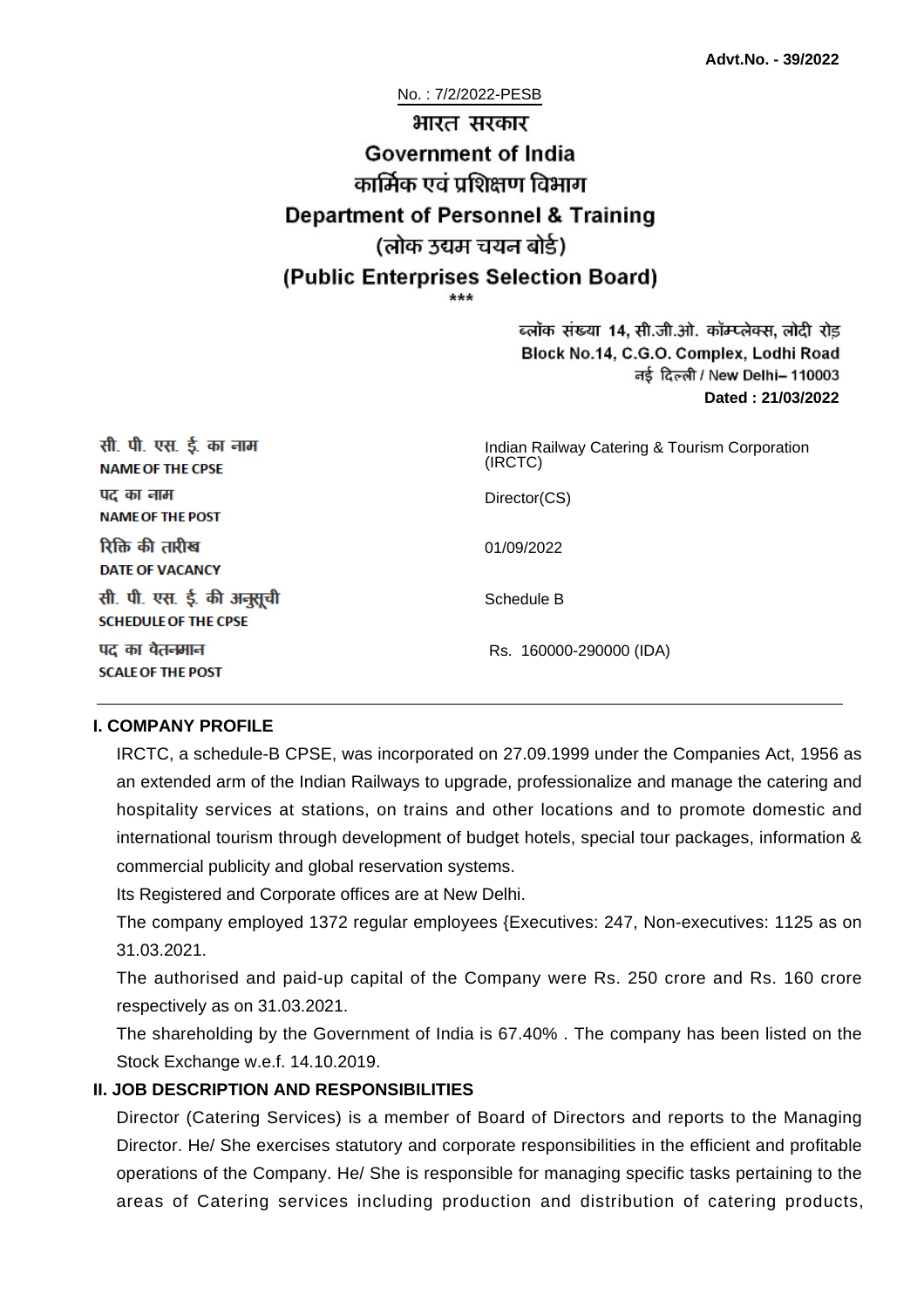modernization of equipments and services as per latest IT technological innovations and prevalent ISO standards.

He/She is also responsible for:

(i). Upgarding and expanding catering services both in Railway and Non-Railway catering.

(ii). Developing brand equities, HRD and training programmes for staff engaged in catering related services.

(iii). Maintaining close liaison with the commercial & operating organisations of the Indian Railways and hospitality industry in the private sector.

(iv). Keeping abreast with the business environment both at the domestic and international level in the development of Company's business and transfer of technology in the area of his/her responsibility.

## **III. ELIGIBILITY**

**1. AGE :** On the date of occurrence of vacancy (DOV)

| Age of superannuation 60 years |                                                                                             |                |                                                                                             |  |
|--------------------------------|---------------------------------------------------------------------------------------------|----------------|---------------------------------------------------------------------------------------------|--|
| <b>Internal</b>                |                                                                                             | <b>Others</b>  |                                                                                             |  |
| <b>Minimum</b>                 | <b>Maximum</b>                                                                              | <b>Minimum</b> | <b>Maximum</b>                                                                              |  |
| 40                             | 2 years residual service as on<br>the date of vacancy w.r.t. the<br>date of superannuation. | 40             | 3 years residual service as on<br>the date of vacancy w.r.t. the<br>date of superannuation. |  |

## **2. EMPLOYMENT STATUS:**

The applicant must, on the date of application, as well as on the date of interview, be employed in a regular capacity – and **not** in a contractual/ad-hoc capacity – in one of the followings:-

(a) Central Public Sector Enterprise (CPSE) (including a full-time functional Director in the Board of a CPSE);

(b) Central Government including the Armed Forces of the Union and All India Services;

(c) State Public Sector Enterprise (SPSE) where the annual turnover is \***Rs 1000 crore or more**;

(d) Private Sector in company where the annual turnover is **\*Rs 1000 crore or more**. **Preference would be given to candidates from listed companies.**

(\* The average audited annual turnover of three financial years preceding the calendar year in which the post is advertised shall be considered for applying the approved limits)

## **3. QUALIFICATION:**

The applicant should be a graduate with good academic record from a recognized University/ Institution.

Applicants with degree in hotel management/Hospitality industry will be preferred.

## **4. EXPERIENCE:**

The applicant should have at least 05 years cumulative experience/exposure in services and hospitality Industry with exposure in management of rail catering services/ management of transport and travel related business/ on board services/ F&B proven ability in managing multi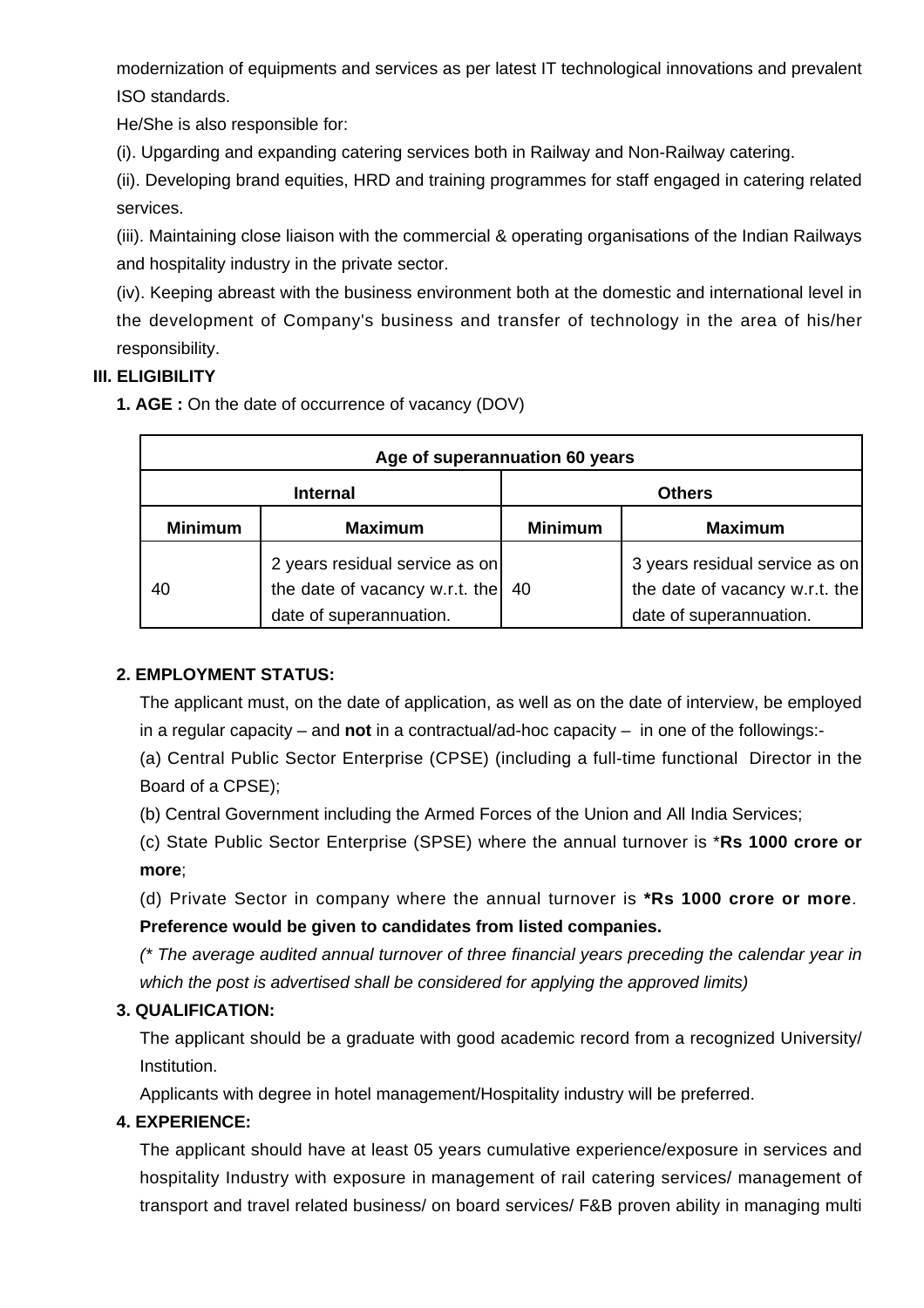disciplinary teams/ HRD and contract related activities at a senior level during the last 10 years in an organization of repute.

#### **5. PAY SCALE:**

#### **(a)Central Public Sector Enterprises-**

#### **Eligible Scale of Pay**

- (i) Rs. 6250-7475 (IDA) Pre 01/01/1992
- (ii) Rs. 8520-10050 (IDA) Post 01/01/1992
- (iii) Rs. 18500-23900 (IDA) Post 01/01/1997
- (iv) Rs. 43200-66000 (IDA) Post 01/01/2007
- (v) Rs. 100000-260000 (IDA) Post 01.01.2017
- (vi) Rs. 14300-18300 (CDA) Pre-revised
- (vii) Rs. 37400-67000 + GP 8700 (CDA)
- (viii) Rs. 123100-215900 (Level 13) CDA

The minimum length of service required in the eligible scale will be one year for internal candidates, and two years for others as on the date of vacancy.

**(b)**

**(i) Applicants from Central Government / All India Services** should be holding a post of the level of Director in Government of India or carrying equivalent scale of pay on the date of application.

**(ii) Applicants from the Armed forces of the Union** should be holding a post of the level of Brigadier in the Army or equivalent rank in Navy/Air Force on the date of application.

**(c)**

 **Applicants from State Public Sector Enterprises/ Private Sector** should be working at Board level position or at least a post of the level immediately below the Board level on the date of application.

## **6. CONDITION OF IMMEDIATE ABSORPTION FOR CENTRAL GOVERNMENT OFFICERS**

Central Government Officers, including those of the Armed Forces of the Union and the All India Services, will be eligible for consideration only on immediate absorption basis.

## **IV. DURATION OF APPOINTMENT**

The appointment shall be for a period of five years from the date of joining or upto the date of superannuation or until further orders, whichever is earlier.

## **V. SUBMISSION OF APPLICATIONS**

## **Applicants should submit their applications on-line only as per the format.**

**1.** The applicants should submit their applications through proper channel as follows:

(a) Government Officers, including those of the Armed Forces of the Union and All India Services: through Cadre Controlling authority;

- (b) CMDs/MDs/Functional Directors in CPSE: through the concerned Administrative Ministry;
- (c) Below Board level in CPSE: through the concerned CPSE;
- (d) CMDs/MDs/Functional Directors in State PSE: through the concerned Administrative Secretary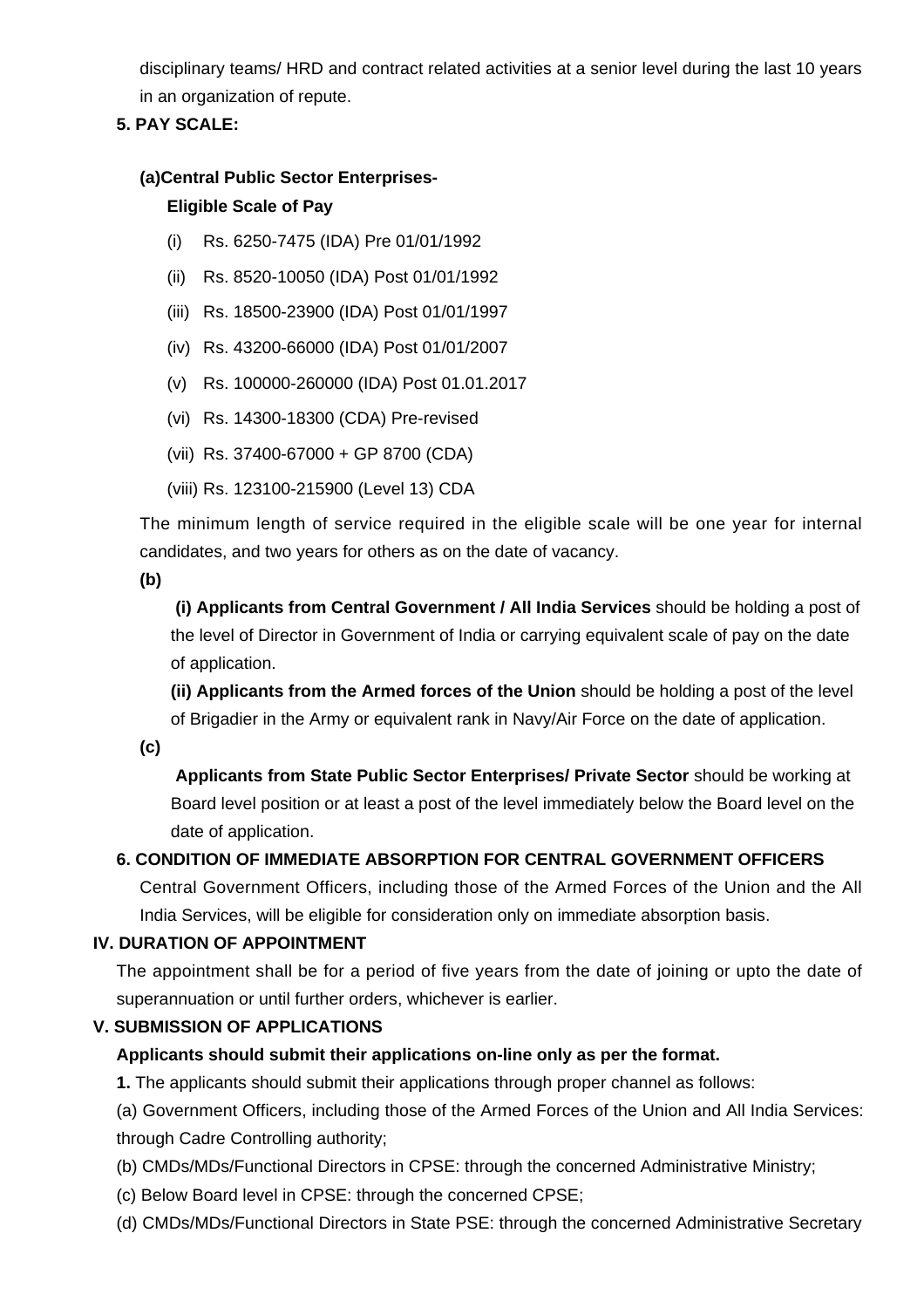and Cadre Controlling Authority, if any, of the State Government;

(e) Below Board level in SPSE: through the concerned SPSE;

(f) Private Sector: directly to the PESB.

**2.** Applicants from Private Sector must submit the following documents along with the application form:

(a) Annual Reports of the Company in which currently working for the 3 financial years preceding the calendar year in which the post is advertised **(please provide URL or attach/enclose);**

(b) Whether the company is listed or not; if yes, the documentary proof **(please provide URL or attach/enclose);**

(c) Evidence of working at Board level or at least a post of the level immediately below the Board level;

(d) Self-attested copies of documents in support of age and qualifications;

(e) Relevant Jobs handled in the past with details.

#### **VI. UNDERTAKING BY THE APPLICANT**

An applicant has to give an undertaking as a part of the application that he/she will join the post, if selected. If an applicant does not give such undertaking, the application would be rejected.

## **1. For candidates from Central Government/Armed Forces of the Union/ All India Services**

(a) The appointment is on immediate absorption basis.

(b) If a candidate conveys his/her unwillingness to join after the interview is held, he/she would be debarred for a period of two years from the date of interview, for being considered for a Board level post in any CPSE.

(c) Further, if a candidate conveys his/her unwillingness to join after the issue of offer of appointment, he/she would be debarred for a period of two years from the date of offer of appointment for being considered for a Board level post in any CPSE.

#### **2. For candidates from CPSE**

a. If a candidate conveys his/her unwillingness to join after the interview is held, he/she would be debarred for a period of two years from the date of interview, for being considered for a Board level post in any CPSE other than the one to which the candidate belongs.

b. Further, if a candidate conveys his/her unwillingness to join after the issue of offer of appointment, he/she would be debarred for a period of two years from the date of offer of appointment for being considered for a Board level post in any CPSE other than the one to which the candidate belongs.

## **3. For candidates from SPSE/ Private Sector**

a. If a candidate conveys his/her unwillingness to join after the interview is held, he/she would be debarred for a period of two years from the date of interview, for being considered for a Board level post in any CPSE.

b. Further, if a candidate conveys his/her unwillingness to join after the issue of offer of appointment, he/she would be debarred for a period of two years from the date of offer of appointment for being considered for a Board level post in any CPSE.

**4.** In the above cases, no request for relaxation or otherwise would be entertained.

## **VII. THE APPLICANTS CAN EITHER**